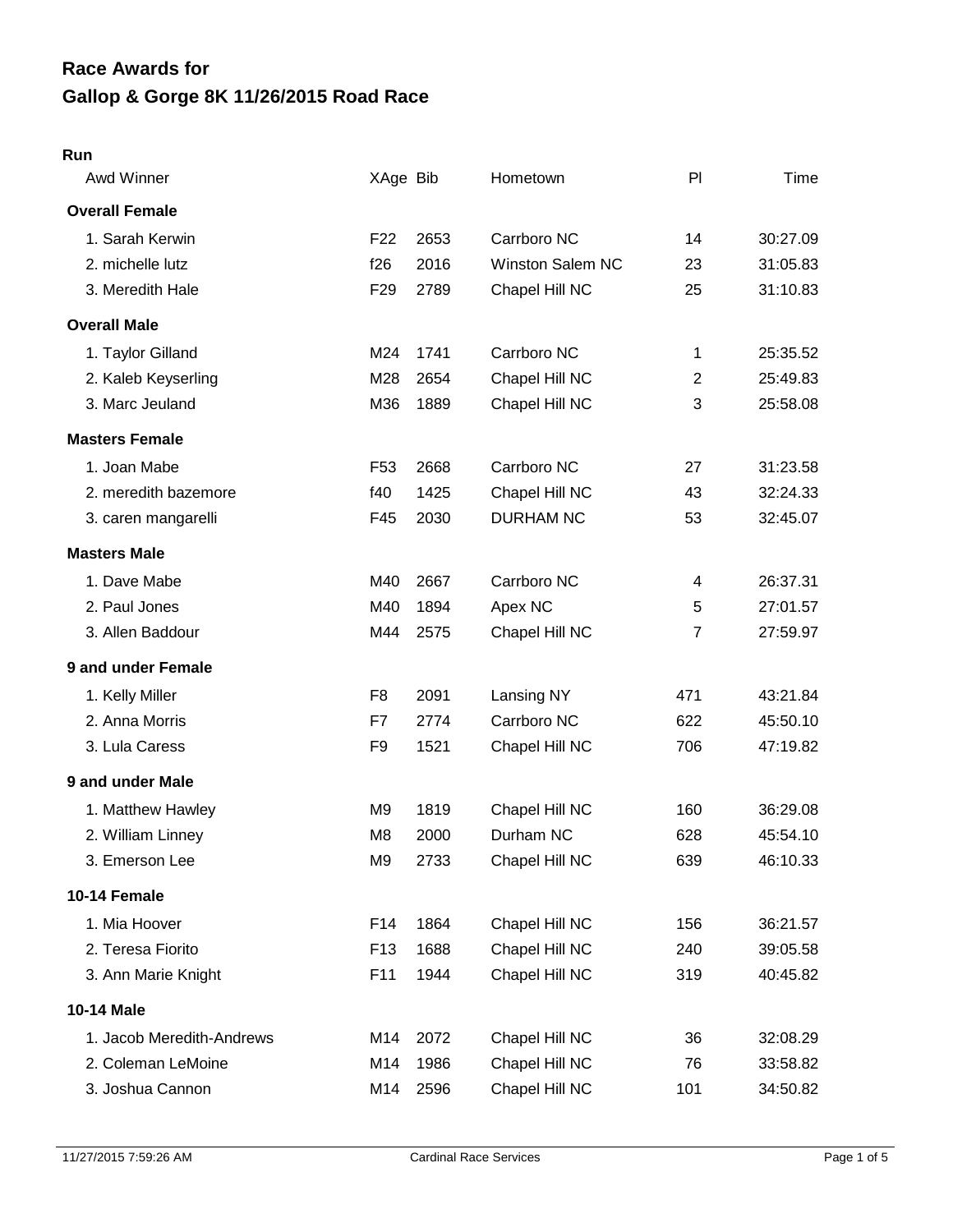### **15-19 Female**

| 1. Simone Speizer   | F17             | 2825 | Chapel Hill NC  | 64  | 33:16.82 |
|---------------------|-----------------|------|-----------------|-----|----------|
| 2. Riley Foster     | f19             | 1705 | Chapel Hill NC  | 71  | 33:43.07 |
| 3. Lena Cohen       | F <sub>15</sub> | 1566 | Carrboro NC     | 91  | 34:34.32 |
| <b>15-19 Male</b>   |                 |      |                 |     |          |
| 1. Joseph Graden    | M16             | 1765 | Chapel Hill NC  | 13  | 30:20.07 |
| 2. Trey Cannon      | M19             | 1515 | Acworth GA      | 28  | 31:31.50 |
| 3. Kevin Gilland    | M16             | 2808 | Chapel Hill NC  | 29  | 31:37.20 |
| 20-24 Female        |                 |      |                 |     |          |
| 1. Alexa Phillips   | F <sub>20</sub> | 2777 | Carrboro NC     | 45  | 32:29.33 |
| 2. Kelley Buck      | F <sub>20</sub> | 1486 | Chapel Hill NC  | 167 | 36:38.58 |
| 3. Sydney Simmons   | F <sub>22</sub> | 2344 | Chapel Hill NC  | 204 | 38:03.07 |
| <b>20-24 Male</b>   |                 |      |                 |     |          |
| 1. Will Powell      | M24             | 2224 | Portland ME     | 11  | 29:06.83 |
| 2. Paul Noah        | M23             | 2824 | Carrboro NC     | 30  | 31:38.07 |
| 3. Jacob Hoerger    | M23             | 1847 | Chapel Hill NC  | 31  | 31:41.07 |
| 25-29 Female        |                 |      |                 |     |          |
| 1. Mickey Davis     | F <sub>25</sub> | 1622 | Carrboro NC     | 35  | 31:55.09 |
| 2. Danielle Chu     | F <sub>28</sub> | 1547 | Philadelphia PA | 110 | 34:59.83 |
| 3. Lia Weiner       | F <sub>26</sub> | 2502 | Chapel Hill NC  | 111 | 35:01.82 |
| 25-29 Male          |                 |      |                 |     |          |
| 1. Tyle Stelzig     | M27             | 2703 | Chapel Hill NC  | 6   | 27:58.79 |
| 2. Stefan Liotchev  | M25             | 2001 | Durham NC       | 9   | 28:37.75 |
| 3. Matt Edwards     | M29             | 2839 | Cambridge MA    | 16  | 30:37.58 |
| <b>30-34 Female</b> |                 |      |                 |     |          |
| 1. Jennifer Chu     | F31             | 2759 | Chapel Hill NC  | 60  | 33:08.07 |
| 2. Sarah Roberts    | F34             | 2262 | Chapel Hill NC  | 114 | 35:08.08 |
| 3. Katie Starr      | F31             | 2391 | Durham NC       | 207 | 38:07.32 |
| 30-34 Male          |                 |      |                 |     |          |
| 1. Malcolm White    | M30             | 2519 | Durham NC       | 8   | 28:21.07 |
| 2. Alex Pearson     | M30             | 2682 | Hummelstown PA  | 10  | 28:45.82 |
| 3. Kyle Doran       | m31             | 2609 | Chapel Hill NC  | 40  | 32:16.32 |
| <b>35-39 Female</b> |                 |      |                 |     |          |
| 1. Ivy Pointer      | F37             | 2214 | Chapel Hill NC  | 51  | 32:37.83 |
| 2. Amy Singer       | F38             | 2346 | Hillsborough NC | 119 | 35:17.33 |
| 3. Elizabeth Havice | F38             | 2922 |                 | 136 | 35:46.57 |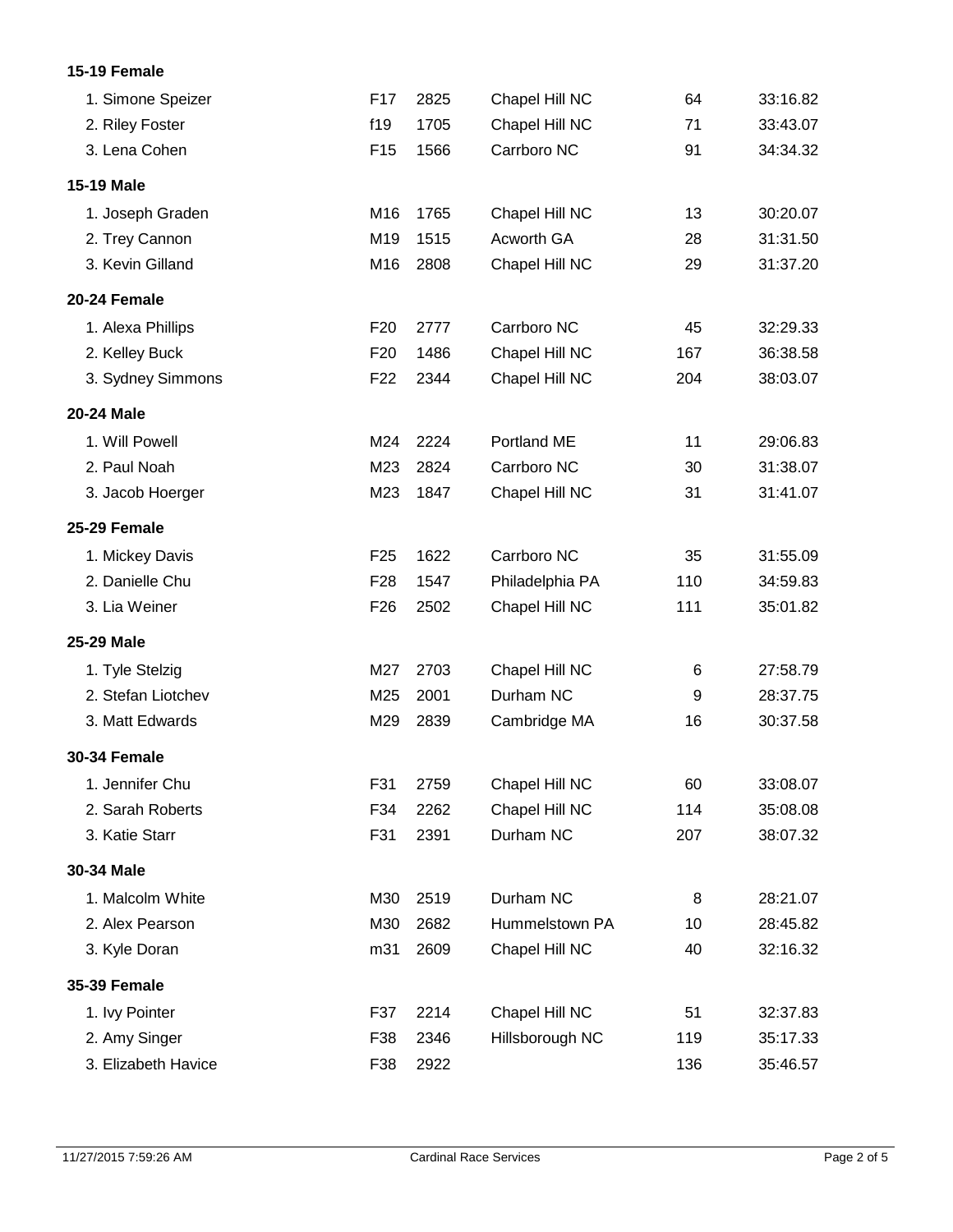#### **35-39 Male**

| 1. evan hill         | m37             | 1841 | Hillsborough NC | 18  | 30:50.57 |
|----------------------|-----------------|------|-----------------|-----|----------|
| 2. Jason Marshall    | M38             | 2036 | Cary NC         | 21  | 30:59.58 |
| 3. Yik Lam           | M35             | 1966 | Carrboro NC     | 24  | 31:09.32 |
| 40-44 Female         |                 |      |                 |     |          |
| 1. Layna Mosley      | F43             | 2679 | Chapel Hill NC  | 77  | 34:02.83 |
| 2. Lisa Hecker       | F40             | 1823 | Mebane NC       | 79  | 34:07.07 |
| 3. Kristen N. Linney | F41             | 2665 | Durham NC       | 116 | 35:14.82 |
| 40-44 Male           |                 |      |                 |     |          |
| 1. Georg Vanberg     | M44             | 2469 | Chapel Hill NC  | 19  | 30:55.37 |
| 2. Tim Platts-Mills  | M41             | 2892 | Chapel Hill NC  | 34  | 31:51.32 |
| 3. Brad Hecker       | M44             | 1822 | Mebane NC       | 49  | 32:34.32 |
| 45-49 Female         |                 |      |                 |     |          |
| 1. JoAnna Younts     | F48             | 2560 | Chapel Hill NC  | 95  | 34:43.32 |
| 2. Sharon Shofer     | F46             | 2696 | Chapel Hill NC  | 141 | 35:55.07 |
| 3. Amy Chambless     | F45             | 1534 | Carrboro NC     | 144 | 35:56.34 |
| 45-49 Male           |                 |      |                 |     |          |
| 1. Marc Desormeau    | M45             | 1636 | Chapel Hill NC  | 17  | 30:43.88 |
| 2. Phil Oldham       | M47             | 2866 |                 | 22  | 31:05.00 |
| 3. William Iverson   | M47             | 1880 | Iowa City IA    | 46  | 32:30.57 |
| 50-54 Female         |                 |      |                 |     |          |
| 1. Ilene Speizer     | F <sub>50</sub> | 2823 | Chapel Hill NC  | 181 | 37:09.57 |
| 2. Cyndy Weeks       | F <sub>51</sub> | 2500 | Carrboro NC     | 189 | 37:32.58 |
| 3. Elizabeth Carey   | F <sub>53</sub> | 1522 | Pittsboro NC    | 272 | 39:49.57 |
| 50-54 Male           |                 |      |                 |     |          |
| 1. Jim Clabuesch     | M50             | 1550 | Chapel Hill NC  | 12  | 29:50.32 |
| 2. Wendell Gilland   | M51             | 1742 | Carrboro NC     | 38  | 32:14.57 |
| 3. Jeff Spencer      | M53             | 2382 | Chapel Hill NC  | 42  | 32:20.77 |
| <b>55-59 Female</b>  |                 |      |                 |     |          |
| 1. Kristin Allyne    | F <sub>55</sub> | 1380 | Chapel Hill NC  | 105 | 34:54.58 |
| 2. Rietta Couper     | F <sub>57</sub> | 1597 | Chapel Hill NC  | 133 | 35:42.32 |
| 3. Sheri Branson     | F <sub>57</sub> | 1454 | Chapel Hill NC  | 273 | 39:50.33 |
| 55-59 Male           |                 |      |                 |     |          |
| 1. Gary Slade        | M56             | 2351 | Chapel Hill NC  | 15  | 30:35.57 |
| 2. Mike Kelley       | m56             | 2652 | Chapel Hill NC  | 20  | 30:56.33 |
| 3. Jim Shur          | M55             | 2336 | Pittsboro NC    | 98  | 34:47.80 |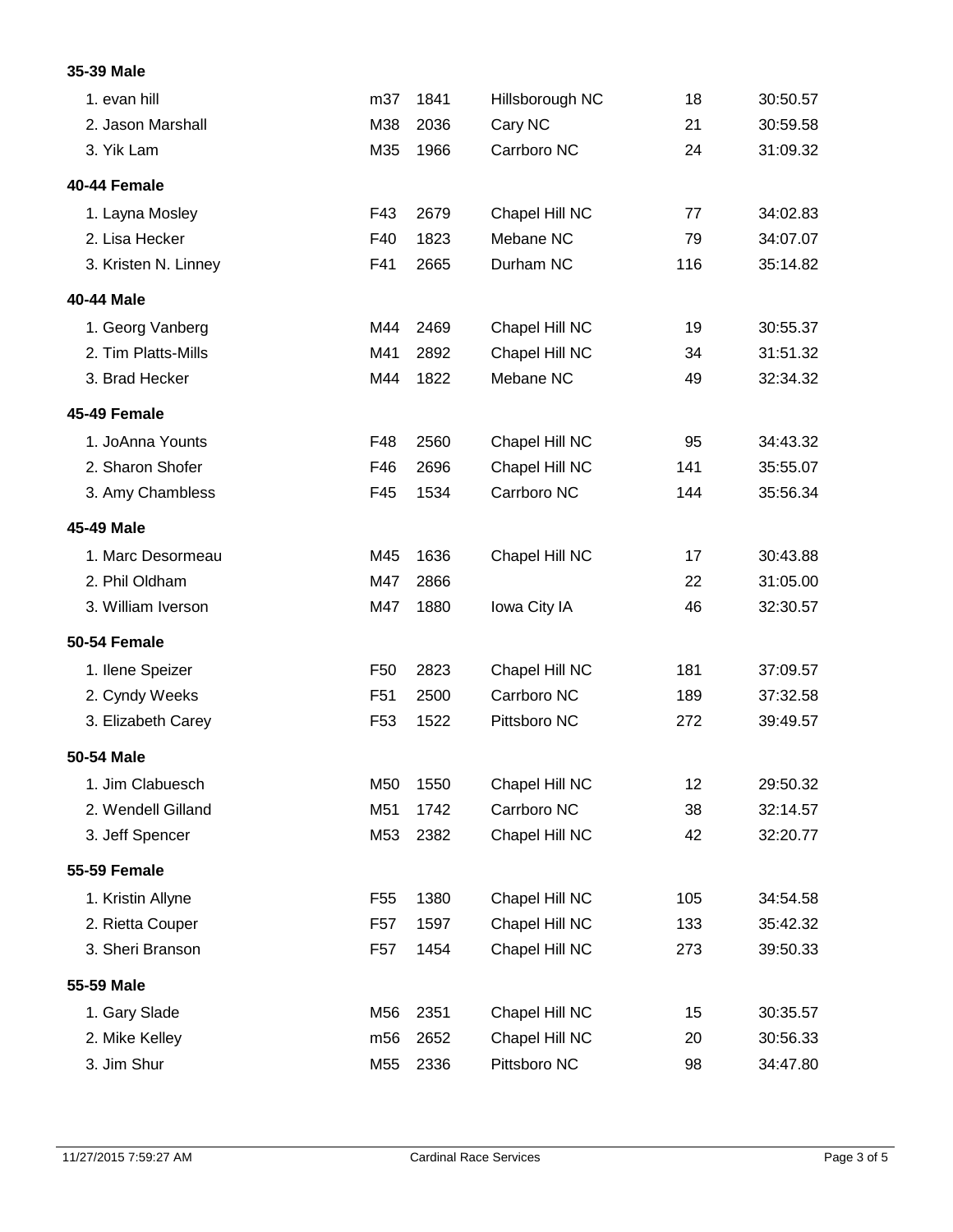### **60-64 Female**

| 1. Kevin McNeilly                      | F64 | 2568 | Carrboro NC      | 511  | 44:17.58    |
|----------------------------------------|-----|------|------------------|------|-------------|
| 2. Diana Knechtel                      | F63 | 2784 | Chapel Hill NC   | 532  | 44:42.08    |
| 3. Sandy Dinola                        | F60 | 2829 |                  | 646  | 46:16.08    |
| 60-64 Male                             |     |      |                  |      |             |
| 1. David Couper                        | M61 | 1596 | Chapel Hill NC   | 68   | 33:32.32    |
| 2. Emilio Darduini                     | M60 | 2876 | Raleigh NC       | 192  | 37:37.57    |
| 3. Dennis Wipper                       | M61 | 2540 | Chapel Hill NC   | 213  | 38:25.83    |
| 65-69 Female                           |     |      |                  |      |             |
| 1. Gailyn Menefee                      | F66 | 2068 | Savannah GA      | 405  | 42:14.34    |
| 2. Judith Swasey                       | F68 | 2424 | Chapel Hill NC   | 635  | 46:04.83    |
| 3. Sheelagh Anderson                   | F68 | 1388 | Carrboro NC      | 769  | 48:23.08    |
| 65-69 Male                             |     |      |                  |      |             |
| 1. Roger Mitchell                      | M65 | 2100 | Carrboro NC      | 138  | 35:48.83    |
| 2. don sellers                         | M65 | 2325 | Siler City NC    | 210  | 38:16.33    |
| 3. John Northen                        | M65 | 2155 | Chapel Hill NC   | 227  | 38:47.06    |
| <b>75 and Above Female</b>             |     |      |                  |      |             |
| 1. Sharon Roggenbuck                   | F77 | 2272 | Hillsborough NC  | 1323 | 01:07:07.82 |
| 2. Unassigned - 1 Eligible Registrants |     |      |                  |      |             |
| 3. Unassigned - 1 Eligible Registrants |     |      |                  |      |             |
| <b>75 and Above Male</b>               |     |      |                  |      |             |
| 1. Jerry Surh                          | M76 | 2420 | Carrboro NC      | 641  | 46:11.48    |
| 2. Jerry Harris                        | M75 | 1802 | <b>DURHAM NC</b> | 681  | 46:53.08    |
| 3. Bill Powers                         | m81 | 2225 | Chapel Hill NC   | 1113 | 56:32.06    |
| 70-74 Female                           |     |      |                  |      |             |
| 1. margaret morris                     | F70 | 2677 | Chapel Hill NC   | 1213 | 59:57.58    |
| 2. Mary McKown                         | F74 | 2675 | Chapel Hill NC   | 1325 | 01:07:45.33 |
| 3. Karen Pullen                        | F71 | 2232 | Pittsboro NC     | 1433 | 01:23:03.09 |
| <b>70-74 Male</b>                      |     |      |                  |      |             |
| 1. wade clark                          | m70 | 1555 | Pittsboro NC     | 147  | 35:59.59    |
| 2. Tom Griffin                         | M70 | 1773 | Cary NC          | 316  | 40:42.82    |
| 3. daniel sullivan                     | m70 | 2416 | Chapel Hill NC   | 524  | 44:37.10    |
| <b>Athena</b>                          |     |      |                  |      |             |
| 1. Gillian Russell                     | F39 | 2285 | Chapel Hill NC   | 429  | 42:38.84    |
| 2. Laura Wessell                       | F47 | 2507 | Hillsborough NC  | 478  | 43:28.83    |
| 3. Kate Thieda                         | F38 | 2441 | Durham NC        | 710  | 47:23.33    |